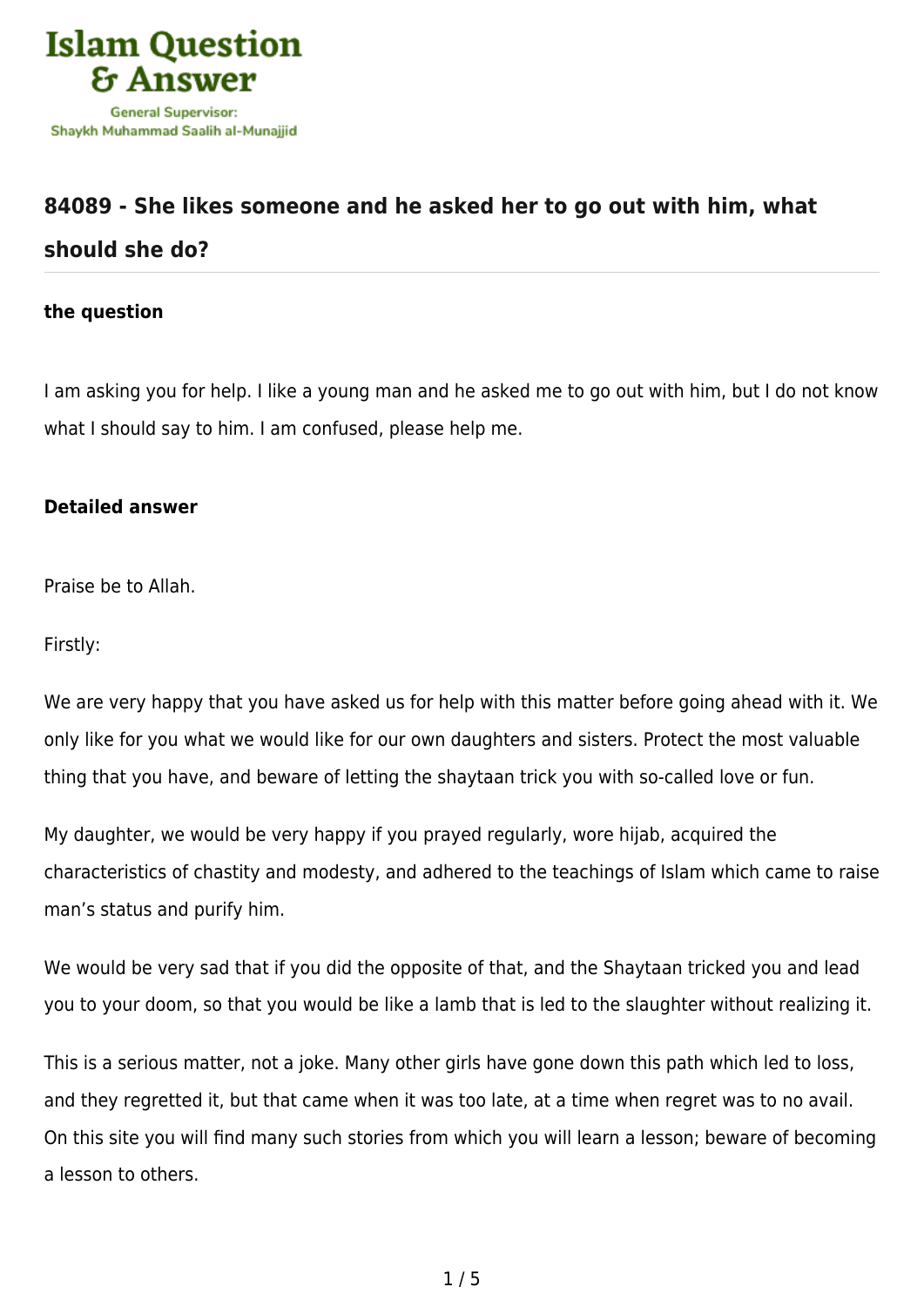

## Secondly:

It is not permissible for a woman to form a relationship with any man who is a stranger (nonmahram) to her, even if her intention is to get married, because Allaah has forbidden being alone with a non-mahram member of the opposite sex, or shaking hands with her or looking at her, except in the case of necessity such as proposing marriage or giving testimony; it is also forbidden for a woman to flaunt her adornment or to uncover her 'awrah in front of non-mahram men, or to go out among them wearing perfume or to speak softly to men. These prohibitions are known from the evidence of the Qur'aan and Sunnah, and no exceptions are made for one who wants to get married or even for one who is actually proposing marriage, because a fiancé is still a non-mahram and a stranger to the woman until the marriage contract is done.

1 – The reports that indicate that it is haraam to be alone with a non-mahram woman even if she is with her fiancé include the report narrated by al-Bukhaari (3006) and Muslim (1341) from Ibn 'Abbaas (may Allaah be pleased with him) who heard the Prophet (peace and blessings of Allaah be upon him) say: "No man should be alone with a woman."

And the Prophet (peace and blessings of Allaah be upon him) said: "No, no man is alone with a woman but the third one present is the Shaytaan." Narrated by al-Tirmidhi (2165), classed as saheeh by al-Albaani in Saheeh al-Tirmidhi.

2 – The evidence that indicates that it is haraam for a man to look at a woman includes the verse in which Allaah says (interpretation of the meaning):

"Tell the believing men to lower their gaze (from looking at forbidden things), and protect their private parts (from illegal sexual acts). That is purer for them. Verily, Allaah is All-Aware of what they do"

[al-Noor 24:30]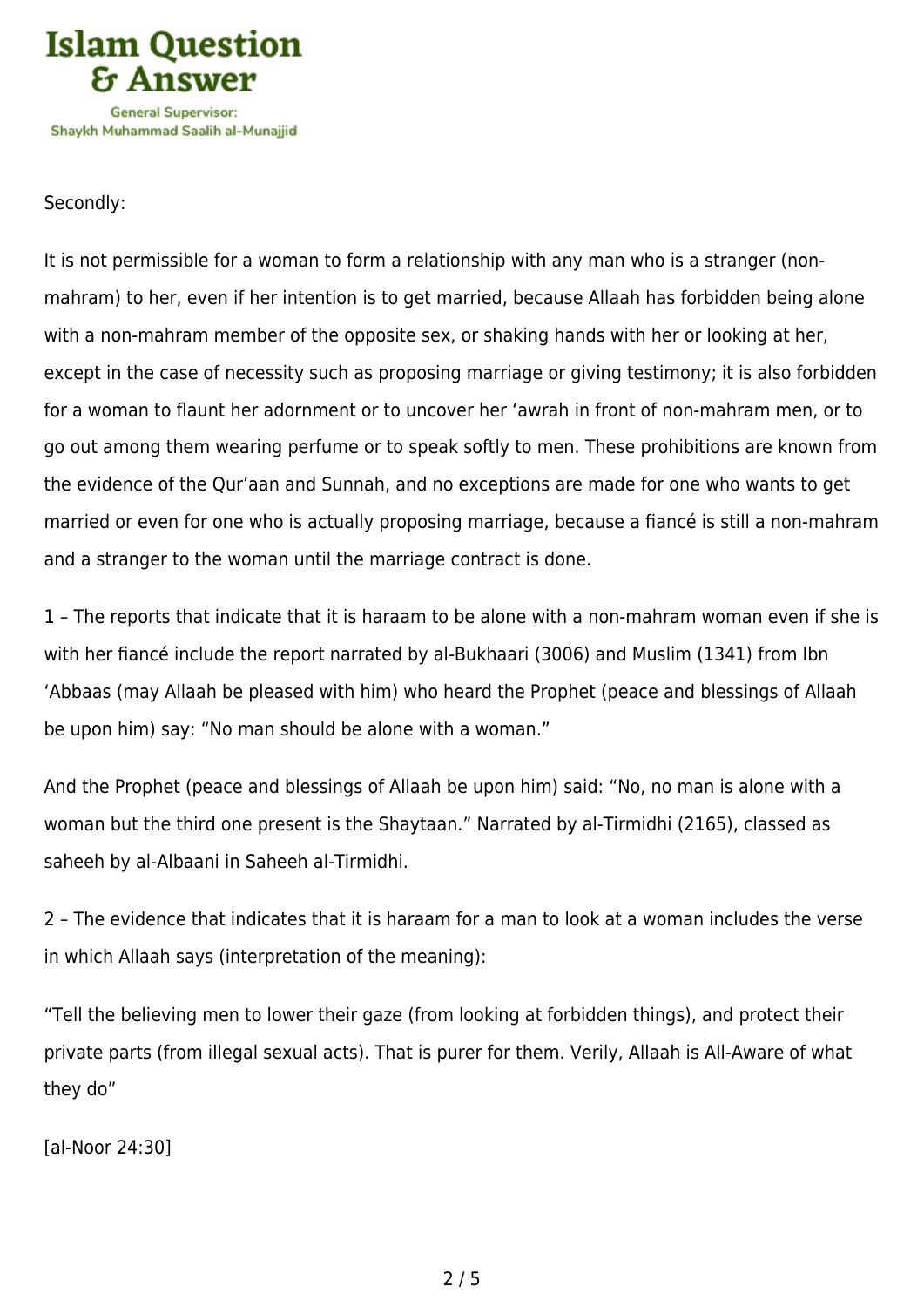

Muslim (2159) narrated that Jareer ibn 'Abd-Allaah (may Allaah be pleased with him) said: I asked the Messenger of Allaah (peace and blessings of Allaah be upon him) about an accidental look and he commanded me to avert my gaze.

An accidental look is when one's gaze happens to fall on a woman without one intending it, such as when a man is looking where he is going and so on.

As for a woman, she may look at a man without desire, if there is no risk of fitnah, but if there is any desire or risk of fitnah then it is not permissible.

3 – The evidence that it is haraam to shake hands with a non-mahram woman is the words of the Prophet (peace and blessings of Allaah be upon him): "If one of you were to be stabbed in the head with an iron needle, that would be better for him than if he were to touch a woman who is not permissible for him." Narrated by al-Tabaraani from the hadeeth of Ma'qil ibn Yasaar; classed as saheeh by al-Albaani in Saheeh al-Jaami', no. 5045. The sin in this case is on both the man and the woman.

4 – The evidence that it is haraam for a woman to flaunt herself and show her adornment before non-mahram men is the hadeeth narrated by Muslim (2128) from Abu Hurayrah (may Allaah be pleased with him) who said: The Messenger of Allaah (peace and blessings of Allaah be upon him) said: "There are two types of the people of Hell whom I have not seen. People with whips like the tails of cattle with which they beat the people, and women who are clothed yet naked, going astray and leading others astray, with their heads looking like the humps of bakht camels, leaning to one side. They will not enter Paradise nor even smell its fragrance, although its fragrance may be detected from such and such a distance."

The bakht camel is a type of camel that has a long neck.

5 – The evidence that it is haraam for a woman to go out wearing perfume so that non-mahram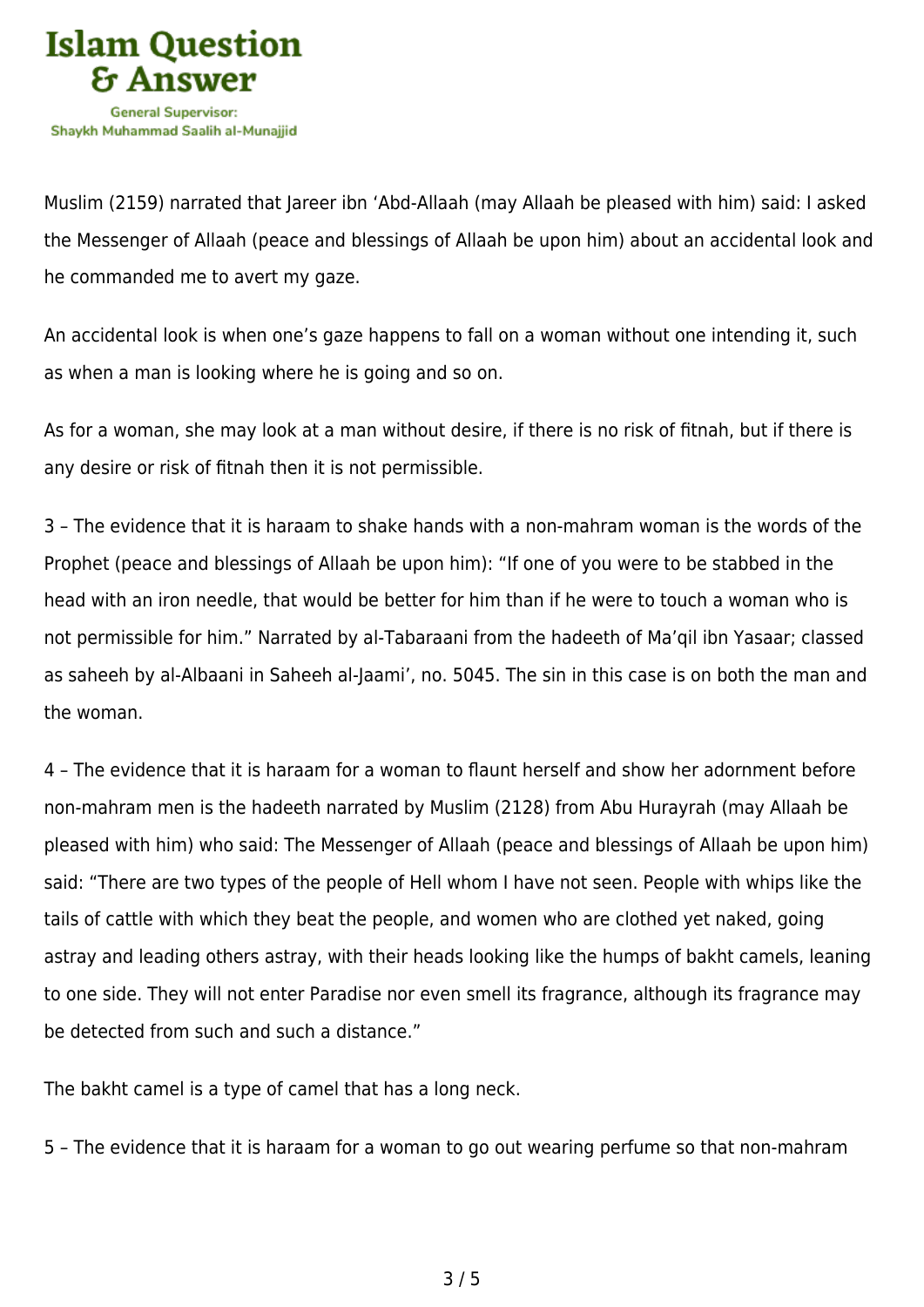

men can smell its fragrance is the words of the Prophet (peace and blessings of Allaah be upon him): "Any woman who puts on perfume then passes among the people so that they can smell its fragrance is an adulteress." Nararted by al-Nasaa'i (5126), Abu Dawood (4173) and al-Tirmidhi (2786); classed as hasan by al-Albaani in Saheeh al-Nasaa'i.

6 – The evidence that it is haraam to speak softly to men is the verse in which Allaah says (interpretation of the meaning):

"O wives of the Prophet! You are not like any other women. If you keep your duty (to Allaah), then be not soft in speech, lest he in whose heart is a disease (of hypocrisy, or evil desire for adultery) should be moved with desire, but speak in an honourable manner"

[al-Ahzaab 33:32]

If this applies to the pure Mothers of the Believers, then it applies even more so to other women.

Thirdly:

That which is called love between a man and a non-mahram woman is bound to include some of these haraam matters, if not all of them or more. May Allaah keep us and you safe from all evil.

What you have to do is repent to Allaah and beware of His wrath and punishment. Break off all ties with this young man immediately and do not think of meeting him. Do not respond to his request to go out with you, rather you should cut off all contact with him completely. The beginning of this evil is when your heart feels attracted to him, then the Shaytaan may gradually lead you to look at him, and speak to him, until you feel love for him. So do not make matters worse by speaking to him or going out with him.

Remember that many calamities begin with small steps, then things happen that no one imagined. How often has a young woman trusted herself too much and thought that that young man would